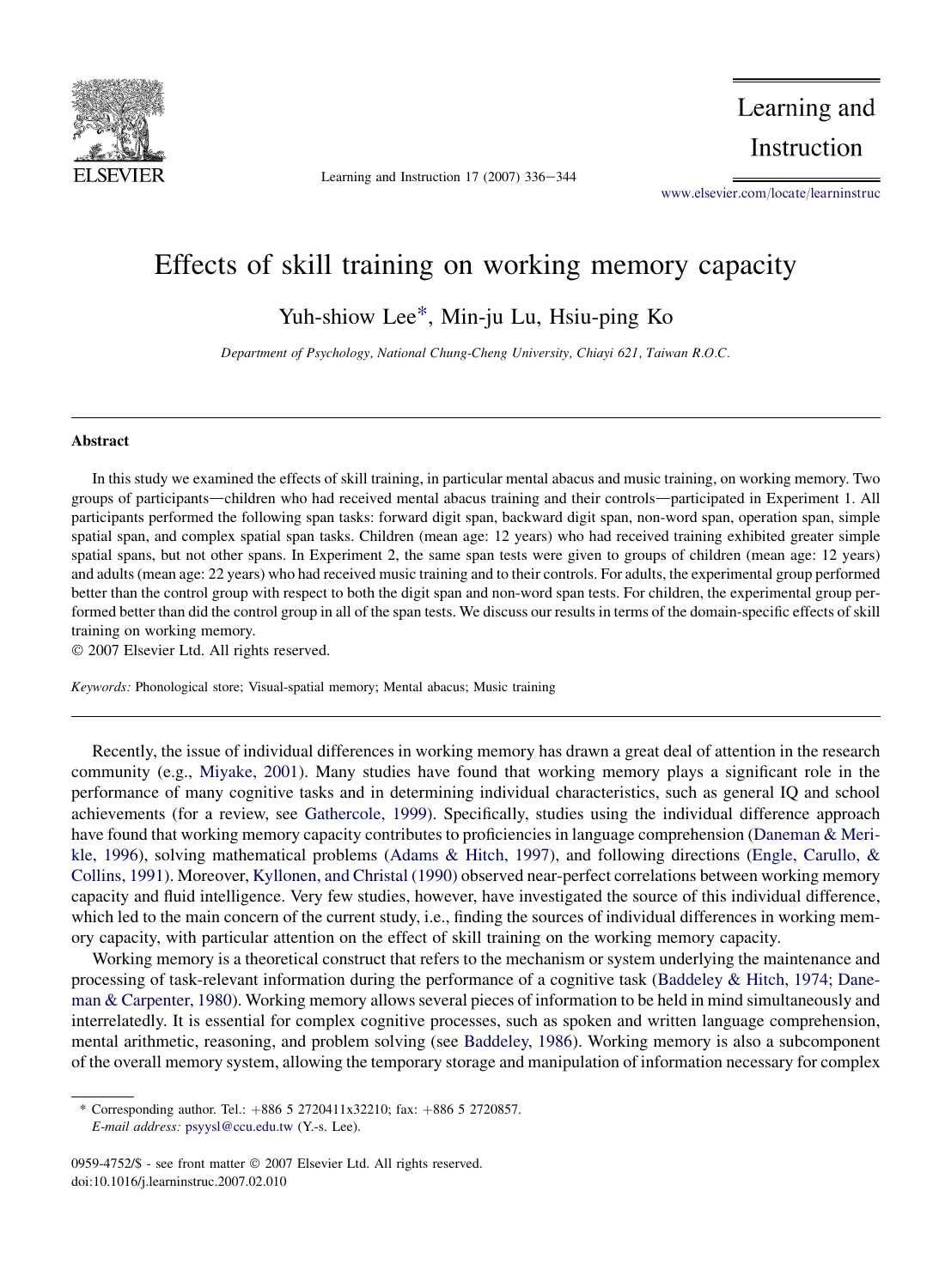tasks. In contrast to the overall system, working memory is, however, limited in both its storage and processing capacity. This key characteristic makes working memory an important topic of research from both theoretical and practical viewpoints.

Even though researchers all agree on the importance of working memory in carrying out complex cognitive tasks, there is no consensus of a clear definition for working memory. Various theoretical perspectives have been proposed. These models of working memory differ in their views of the nature, structure, and function of working memory. According to Baddeley's multicomponent model ([Baddeley, 1986; Baddeley & Hitch, 1974](#page--1-0)), working memory contains a core system—the central executive—that is responsible for controlling, regulating, and coordinating the overall system. The function of the central executive is close to the function of attention. This core system is assisted by two slave systems, which have both storage and processing functions.

The first slave system, the phonological loop, deals with phonological information, including a phonological store and an articulatory process. The function of the phonological loop is to aid phonological long-term learning, as in the case of acquiring new words (e.g., [Baddeley, Gathercole, & Papagno, 1998\)](#page--1-0). The second slave system, the visuospatial sketchpad, is a system for maintaining and manipulating visual-spatial information that is responsible for visual coding and handling of spatial imagery information in analog forms. It can be further subdivided into a visual component, dealing primarily with objects and their visible features, and a spatial component, dealing with locations and movements in space. The visual-spatial sketchpad is involved in visual or spatial tasks, such as remembering shapes and colors or the location and speed of objects in space. A fourth component, the episodic buffer, was included in a recent version of the model ([Baddeley, 2000, 2003](#page--1-0)). The episodic buffer is also a limited-capacity storage system that is controlled by the central executive. It provides temporary storage of information held in a multimodal code. The main function of the episodic buffer is to integrate information from various subsystems and long-term memory to form a unitary episodic representation.

[Cowan's \(1995\)](#page--1-0) embedded-processes model of working memory focuses on the close relation between memory and attention. He has proposed a hierarchical system of memory, suggesting that short-term memory is the activated portion of long-term memory. The activation is limited in duration. Items in the focus of attention are activated continuously and are directly available in working memory. Thus, the part of pre-activated memory that is in the focus of attention is the working memory, which has limited capacity. Based on this model, working memory is a global workspace used for integrating information needed for the tasks at hand ([Cowan, 1988, 1993\)](#page--1-0).

The third type of working memory model is Engle's controlled attention framework. His idea is similar to Cowan's view that the working memory is an active portion of the long-term memory and is close to the controlled attention. Moreover, working memory is a unitary, domain-general system with limited capacity [\(Engle, Cantor, & Carullo,](#page--1-0) [1992\)](#page--1-0). The main approach of this framework focuses on the individual differences. For example, [Engle, Tuholski,](#page--1-0) [Laughlin, and Conway \(1999\)](#page--1-0) demonstrated that participants' working memory capacity was related to the general factor of intelligence and domain-general ability of controlled attention. In addition, Carpenter and colleagues suggest that individual differences reflect variations in the total amount of mental resources available (e.g., [Just & Carpenter,](#page--1-0) [1992\)](#page--1-0) that are dynamically divided between processing and storage capacity [\(Daneman & Carpenter, 1980](#page--1-0)). According to these researchers, working memory is a domain-general capacity used to maintain information in the STM and is assumed to be inherently different across individuals.

Alternatively, [Ericsson & Kintsch \(1995\)](#page--1-0) have proposed that long-term knowledge and skills provide a better account of individual differences in working memory capacity. According to this view, working memory capacity is determined by the ability to efficiently assess task-relevant information in the LTM. Moreover, extensive knowledge acquired from experience in a particular domain can be used to overcome the capacity limits of working memory. Thus, this model predicts that acquired domain-specific skills can enhance the efficiency of memory storage and retrieval. Similarly, within the connectionist framework, [MacDonald and Christiansen \(2002\)](#page--1-0) have suggested that individual differences in performance emerge from the interaction of experience and biological factors. Any architectural changes caused by these factors would have effects on both the processing capacity of the network and the nature of the representations embodied in the network. In other words, the connectionist approach does not postulate a working memory for temporary storage and processing that is separated from the representation of long-term knowledge. Moreover, the connectionist approach provides an account of how increased processing capacity in skilled performance may be acquired through learning. Based on these two frameworks, we hypothesized that acquired domainspecific skills may enhance not only the recall of domain-specific information, such as chess positions by expert chess player (e.g., [Gobet & Simon, 1996; Sarriluoma, 1989](#page--1-0)) and patient information on medical diagnosis ([Groen & Patel,](#page--1-0)